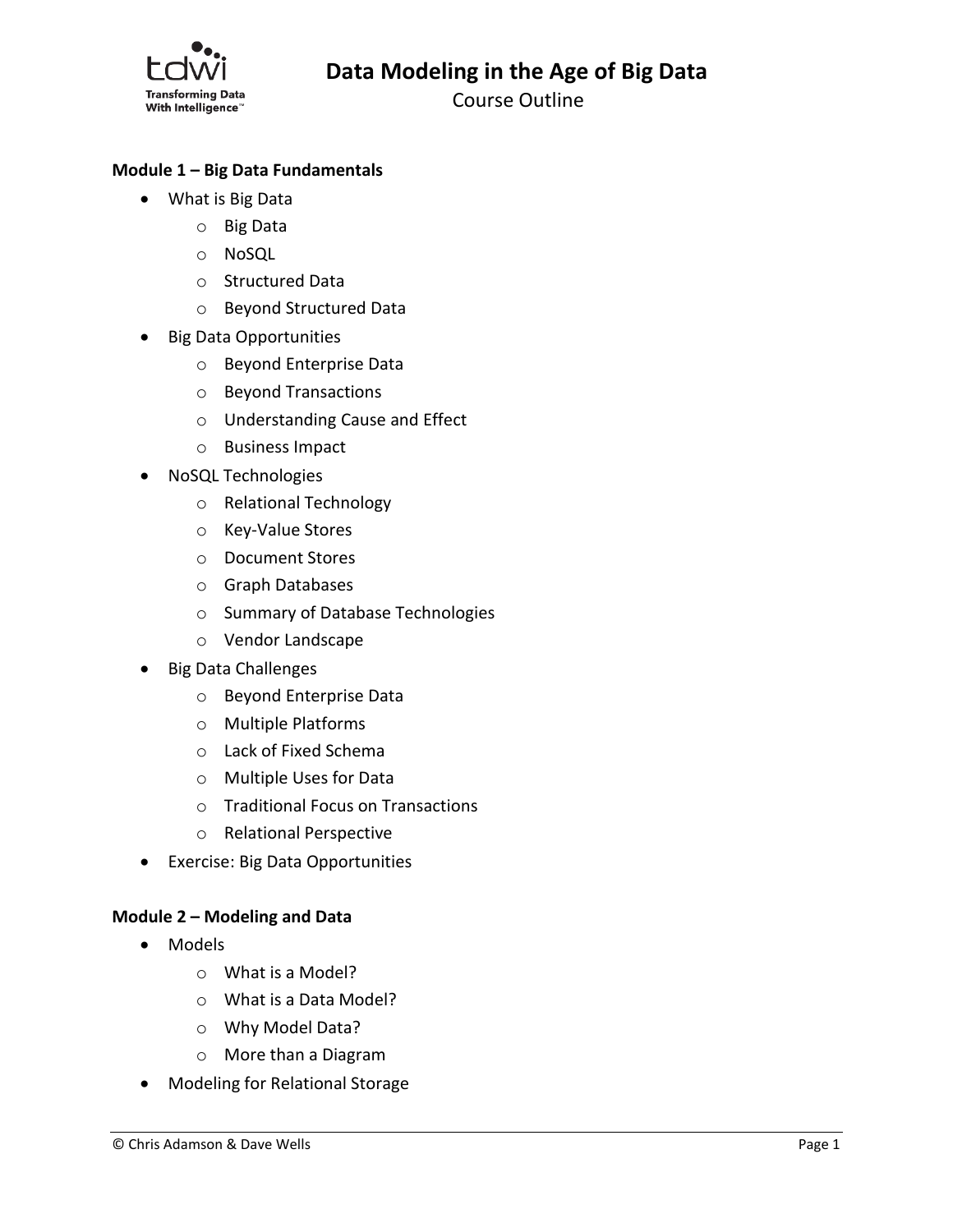- o Relational Storage and BI
- o Schema on Write
- o Fixed Structure and Content
- o Requirements First
- o Data Modelers and Architects
- Modeling for Non-Relational Storage
	- o Architected Solutions
	- o Self-Service Solutions
	- o Schema on Read
	- o Flexible Schema
	- o Modeling Notation for Big Data
	- o Data First, Requirements Last
	- o Business SMEs, Analytic Modelers, Programmers
- Complementary Approaches
	- o Relational and Non-Relational Data
	- o Incremental Value
- Exercise: Modeling Purpose

### **Module 3 – Key-Value Stores**

- Key-Value Stores Defined
	- o The Basics
	- o NoSQL Foundation
- Key-Value Concepts
	- o Data Representation
	- o Map-Reduce Processing
	- o Modeling Key-Value Data
- Key-Value Data Representation
	- o Representing Things and Identities
	- o Representing Properties
	- o Representing Associations
	- o Representing Metrics
- Use Cases
	- o Embedded Systems
	- o High-Performance In-Process Databases
	- o NoSQL Foundation
- Examples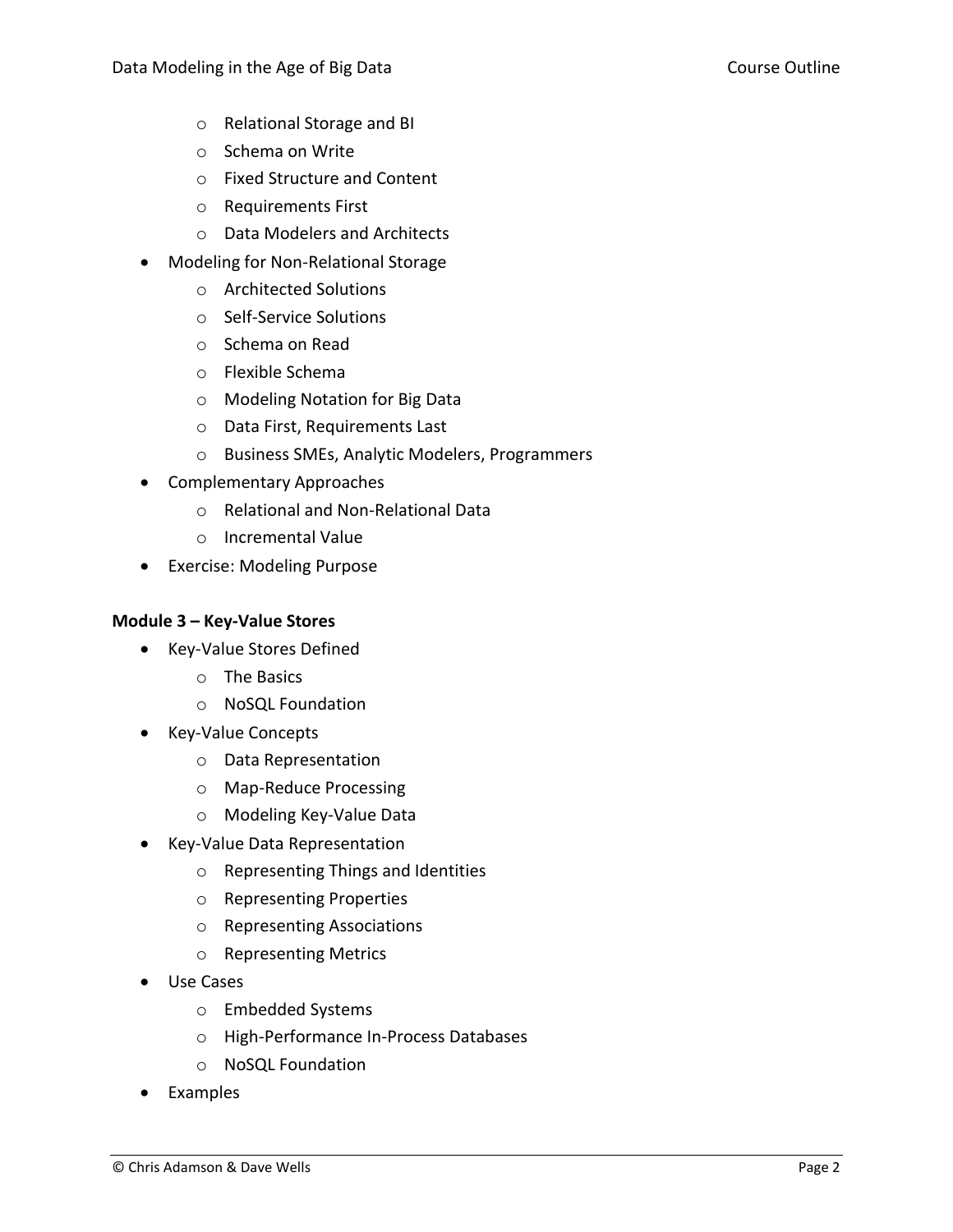- o Common Key-Value Store Products
- Exercise: Key-Value Pairs Modeling

### **Module 4 – Document Stores**

- Document Stores Defined
	- o Document-Oriented Databases
	- o Basic Terminology
	- o Flexible Internal Structure
	- o Document Stores and Key-Value Stores
	- o Fields Can Have Multiple Values
	- o Fields Can Contain Sub-Documents
	- o Summary of Characteristics
- Document Data Representation
	- o Representing Things
	- o Representing Identities
	- o Representing Properties
	- o Representing Associations
	- o Representing Metrics
	- o Other Techniques for Document Modeling
- Use Cases
	- o Choosing Document Storage
	- o Electronic Data Interchange Support
	- o System Logs, Machine Generated Data
	- o Business Applications
- Examples
	- o Common Document Store Databases
- Exercise: Document Modeling

### **Module 5 – Graph Databases**

- Graph Databases Defined
	- o The Basics
	- o Data About Relationships
	- o Nodes and Edges
	- o Properties
	- o Using the Graph
- Data Representation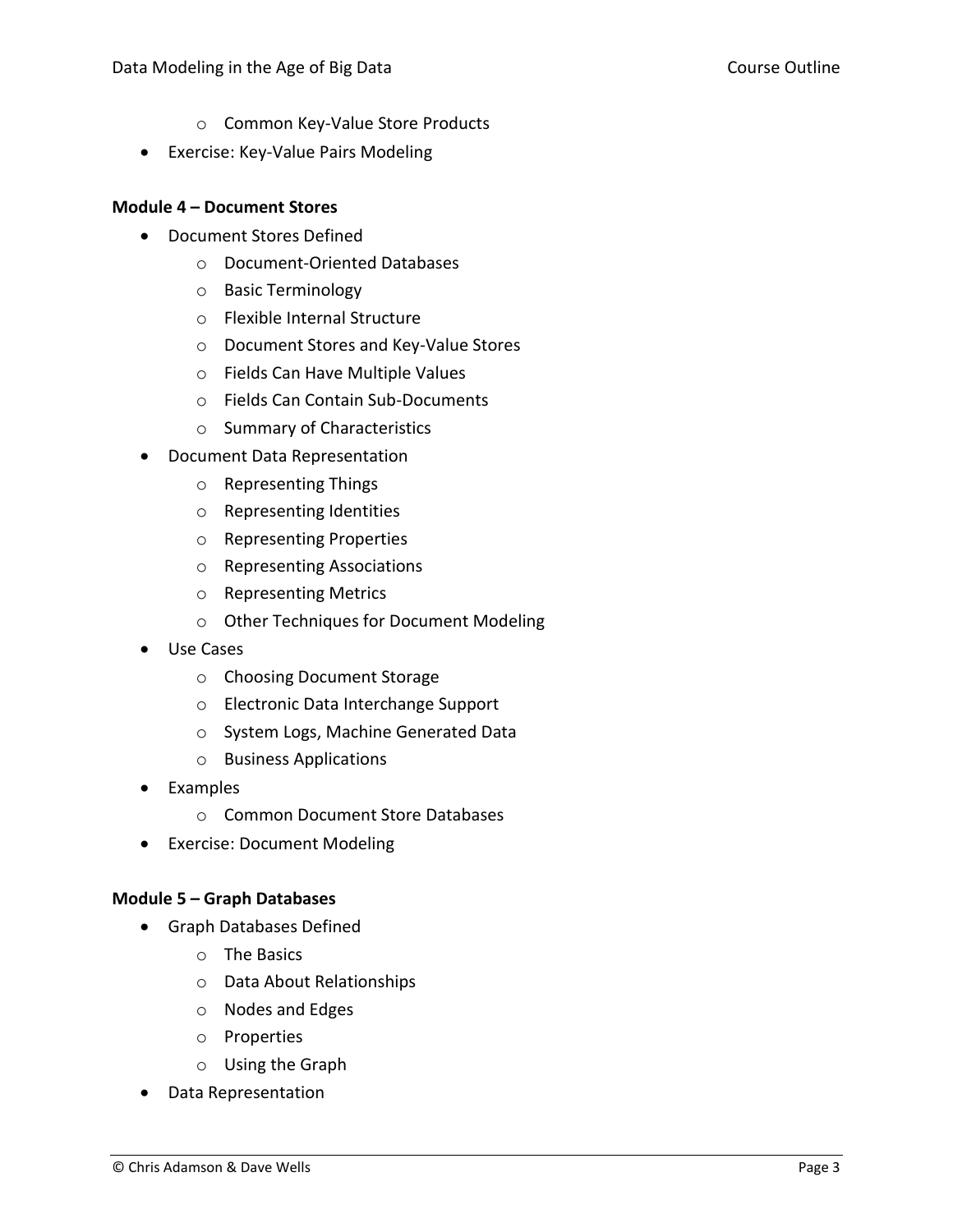- o Representing Things
- o Representing Identities
- o Representing Associations
- o Representing Properties of Things
- o Representing Properties of Associations
- o Representing Metrics
- o Other Techniques for Graph Modeling
- Use Cases
	- o Social Networks
	- o Network Analysis and Visualization
	- o Semantic Networks
- Examples
	- o Common Graph Database Products

## **Module 6 – Embracing Big Data**

- Big Data in the Enterprise
	- o Business Decision Making
	- o Big Data Challenges
	- o Value from Big Data Assets
- Process and Governance
	- o Architected Solutions
	- o Self-Service Solutions
	- o Planning
- Data Architecture
	- o Relational and Non-Relational
	- o Data Stores and Purpose
	- o Defining Your Architecture
- Models and Metadata
	- o Wayfinding Tools
	- o Approach and Techniques
- Roles and Responsibilities
	- o New Roles
	- o New Activities
	- o Roles and Techniques
- Big Data Use Cases
	- o Ingesting New Data Sources